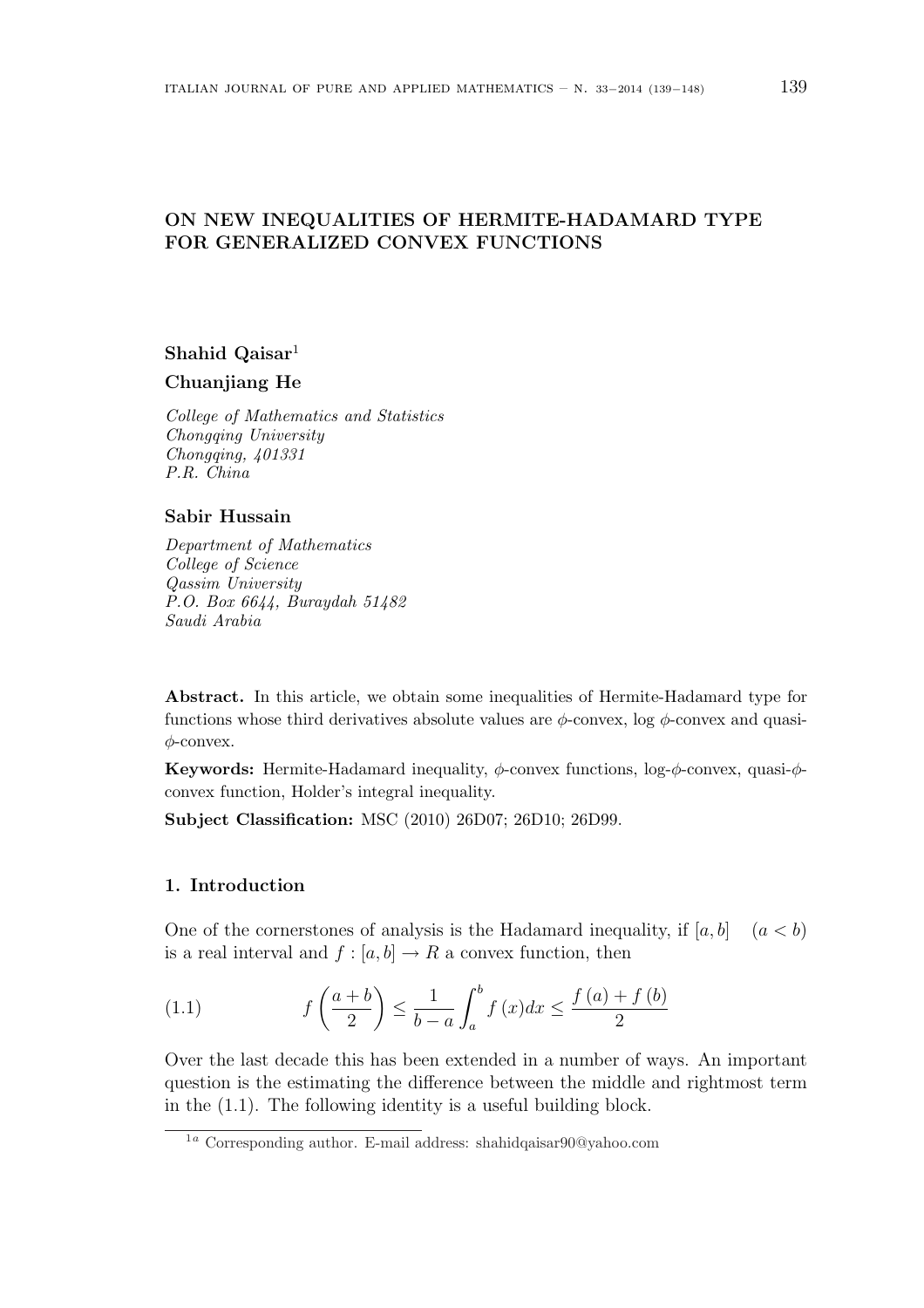For several results which generalize, improve and extend the inequalities (1.1), we refer the interested reader to  $[1,2]$ ,  $[10-16]$ .

We recall that the notion of quasi-convex functions generalized the notion of convex functions. More precisely, a function  $f : [a, b] \to R$  is said to be quasiconvex on  $[a, b]$  if

$$
f(\lambda x + (1 - \lambda) y) \le \max\left\{ f(x), f(y) \right\}, \quad \forall x, y \in [a, b].
$$

Any convex function is a quasi-convex function but the reverse are not true, because there exist quasi-convex functions which are not convex, (see, e.g., [2]).

Recently, D.A. Ion [3] obtained two inequalities of the right hand side of Hermite-Hadamard's type functions whose derivatives in absolute values are quasiconvex functions, as follows:

**Theorem 1.** Let  $f: I^0 \subseteq R \to R$  be a differentiable function on  $I^0$ ,  $a, b \in I^0$ , with  $a < b$ , and, if  $|f'|$  is quasi-convex on  $[a, b]$ , then the following inequality holds:

$$
\left| \frac{f(a) + f(b)}{2} - \frac{1}{b - a} \int_{a}^{b} f(x) dx \right| \leq \frac{(b - a)}{4} \max \left\{ |f'(a)|, |f'(b)| \right\}.
$$

**Theorem 2.** Let  $f: I^0 \subseteq R \to R$  be a differentiable function on  $I^0$ ,  $a, b \in I^0$ , with  $a < b$ , and, if  $|f'|^{p/(p-1)}$  is quasi-convex on [a, b], then the following inequality holds:

$$
\left| \frac{f(a) + f(b)}{2} - \frac{1}{b - a} \int_{a}^{b} f(x) dx \right|
$$
  
\$\leq \frac{b - a}{2 (p + 1)^{1/p}} \left( \max \left\{ |f'(a)|^{p/(p-1)} + |f'(b)|^{p/(p-1)} \right\} \right)^{(p-1)/p}\$.

Alomari, Darus and Dragomir in [4] introduced the following theorems for twice differentiable quasi-convex functions:

**Theorem 3.** Let  $f: I^0 \subseteq R \rightarrow R$  be a twice differentiable function on  $I^0$ ,  $a, b \in I^0$ , with  $a < b$ , and, if  $|f''|$  is quasi-convex on [a, b], then the following inequality holds:

$$
\left| \frac{f(a) + f(b)}{2} - \frac{1}{b - a} \int_{a}^{b} f(x) dx \right| \leq \frac{(b - a)^{2}}{12} \max \left\{ |f''(a)|, |f''(b)| \right\}.
$$

**Theorem 4.** Let  $f: I^0 \subseteq R \rightarrow R$  be a twice differentiable function on  $I^0$ ,  $a, b \in I^0$ , with  $a < b$ , and, if  $|f''|^{p/(p-1)}$  is quasi-convex on [a, b], then the following inequality holds: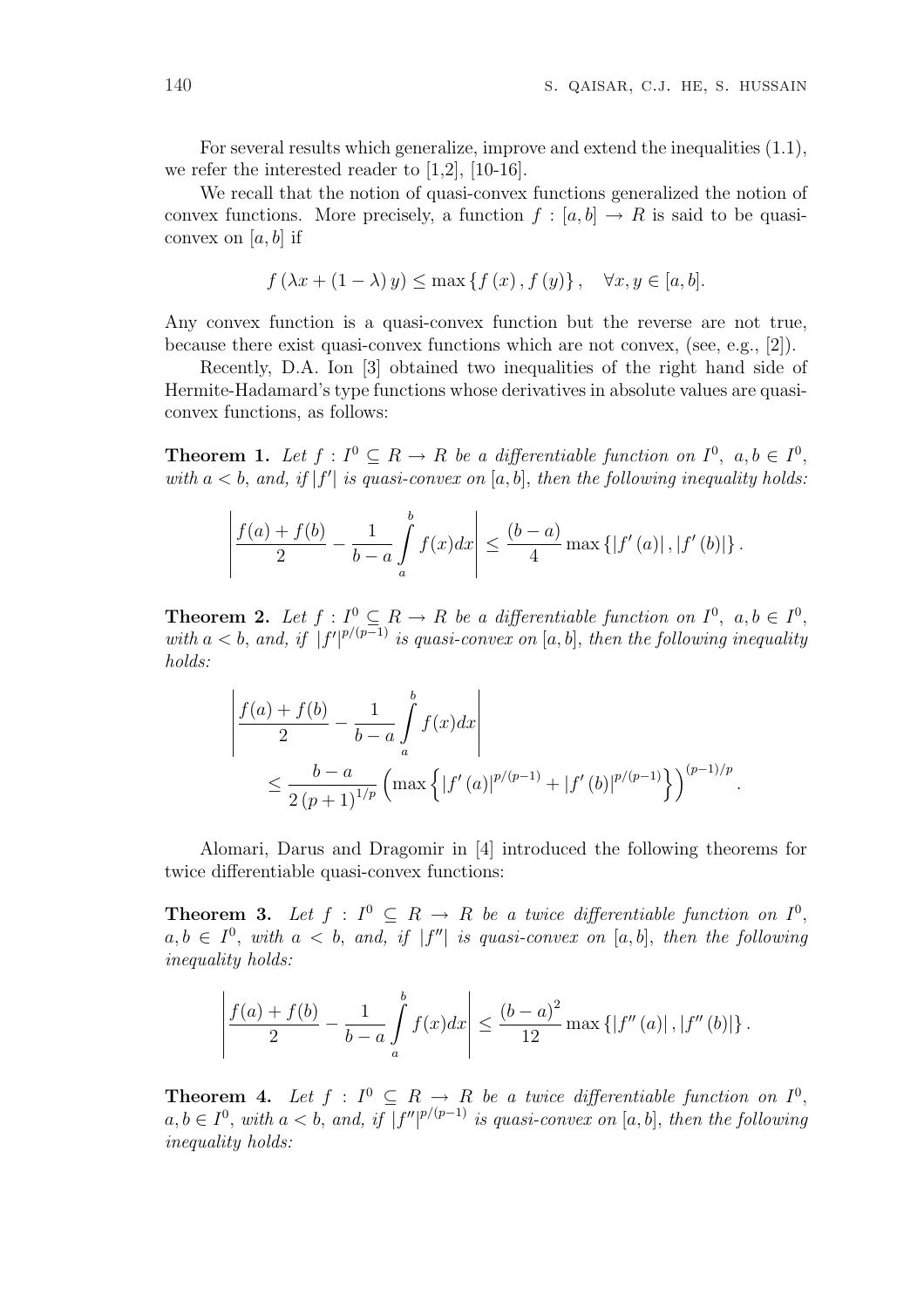$$
\left| \frac{f(a) + f(b)}{2} - \frac{1}{b-a} \int_{a}^{b} f(x) dx \right|
$$
  
\$\leq \frac{(b-a)^2}{8} \left( \frac{\sqrt{\pi}}{2} \right)^{1/p} \left( \frac{\Gamma(1+p)}{\Gamma(\frac{3}{2}+p)} \right)^{1/p} \left( \max \{ |f''(a)|^q + |f''(b)|^q \} \right)^{1/q}\$.

**Theorem 5.** Let  $f : I^0 \subseteq R \to R$  be a twice differentiable function on  $I^0$  $a, b \in I^0$ , with  $a < b$ , and, if  $|f''|^q$  is quasi-convex on  $[a, b]$ ,  $q \ge 1$ , then the following inequality holds:

$$
\left| \frac{f(a) + f(b)}{2} - \frac{1}{b - a} \int_{a}^{b} f(x) dx \right| \leq \frac{(b - a)^2}{12} \left( \max \left\{ |f''(a)|^q, |f''(b)|^q \right\} \right)^{1/q}.
$$

This paper is in the direction of the results discussed in [5] but here we use  $\phi$ -convex, log  $\phi$ -convex and quasi- $\phi$ -convex functions instead of s-convex function. After this introduction, in section 2 we found some new integral inequalities of the type of Hermite Hadamard's for generalized convex functions.

#### 2. Main results

To establish our principal results, we first obtain the following definitions.

Let K be a closed set  $R^n$  and let  $f, \phi: K \to R$  and  $\phi: K \times K \to R$  be continuous functions . we recall the following results, which are due to Noor [6], [7], Noor [8], [9] as follows:

**Definition 2.1.** Let  $x \in K$ . Then the set K is said to be  $\phi$ -convex at x with respect to  $\phi$ , if

$$
x + \lambda e^{i\phi} (y - x) \in K, \ \forall x, y \in K, \ \lambda \in [0, 1].
$$

**Observation 2.2.** We would like to mention that the Definition 2.1 of a  $\phi$ -convex set has a clear geometric interpretation. This definition essentially says that there is a path starting from a point x which is contained in  $K$ . We don't require that the point y should be one of the end points of the path. This observation plays an important role in our analysis. Note that, if we demand that y should be an end point of the path for every pair of points,  $x, y \in K$ , then  $e^{i\phi}(y-x) = y-x$ if and only if  $\phi = 0$ , and consequently  $\phi$ –convexity reduces to convexity. Thus, it is true that every convex set is also an  $\phi$ -convex set, but the converse is not necessarily true.

**Definition 2.3.** The function f on the  $\phi$ -convex set K is said to be  $\phi$ -convex with respect to  $\phi$ , if

$$
f(x + \lambda e^{i\phi}(y - x)) \leq + (1 - \lambda) f(x) + \lambda f(y), \ \forall x, y \in K, \ \lambda \in [0, 1].
$$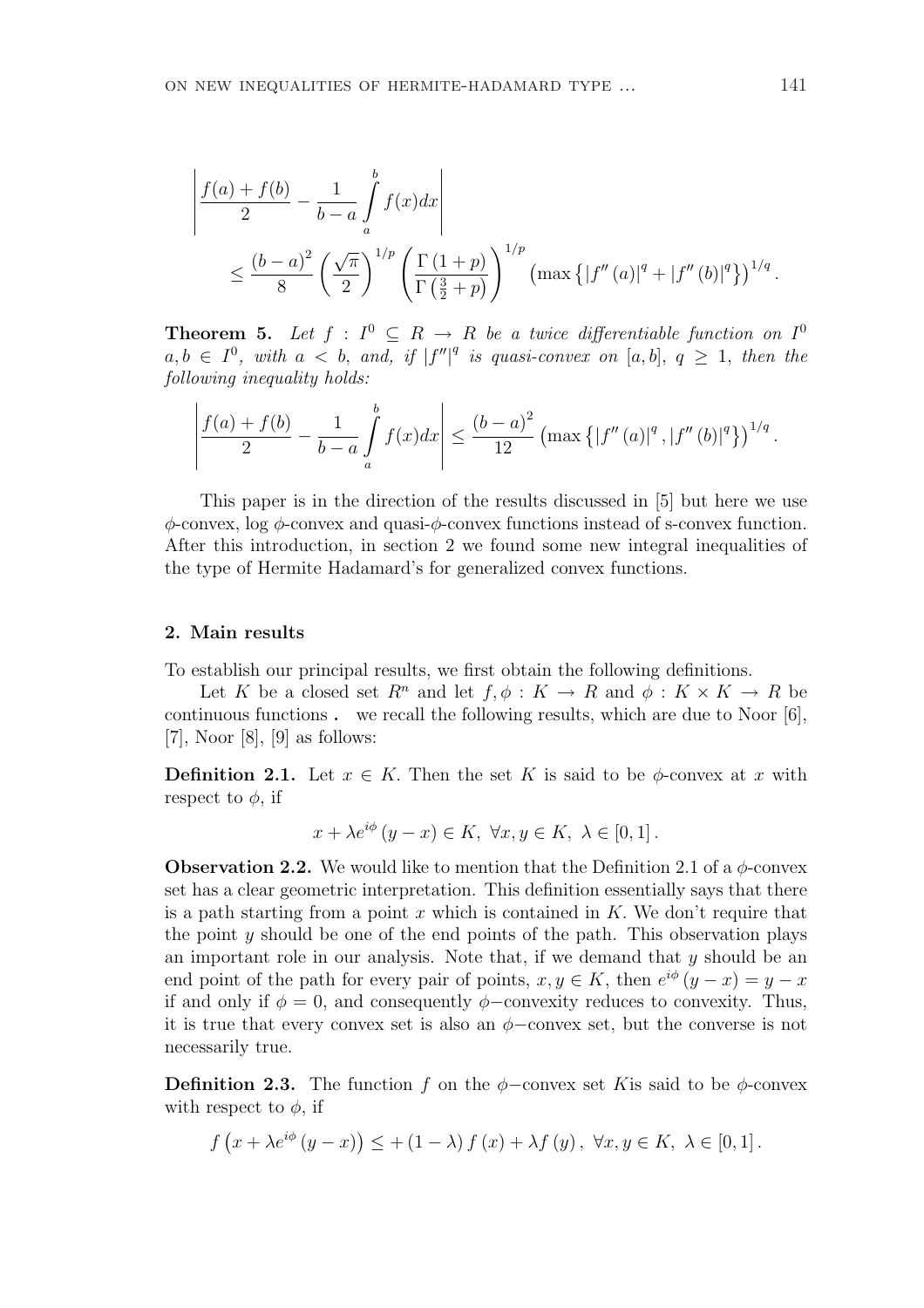The function f is said to be  $\phi$ -concave if and only if  $-f$  is  $\phi$ -convex.

It is to be noted that every convex function is  $\phi$ -convex function, but the converse is not true.

**Definition 2.4.** The function f on the quasi  $\phi$ -convex set K is said to be quasi  $\phi$ -convex with respect to  $\phi$ , if

$$
f\left(x+\lambda e^{i\phi}\left(y-x\right)\right)\leq \max\left\{f\left(x\right),f\left(y\right)\right\}.
$$

**Definition 2.5.** The function f on the quasi  $\phi$ -convex set K is said to be logarithmic  $\phi$ -convex with respect to  $\phi$ , if

$$
f(x + \lambda e^{i\phi}(y - x)) \le (f(x))^{1-\lambda} (f(y))^{\lambda}, x, y \in K, \lambda \in [0, 1],
$$

where  $f(\cdot) > 0$ .

From the above definitions, we have

$$
f(x + \lambda e^{i\phi} (y - x)) \leq (f(x))^{1-\lambda} (f(y))^{\lambda}
$$
  
\n
$$
\leq (1 - \lambda) f(x) + \lambda f(y)
$$
  
\n
$$
\leq \max \{f(x), f(y)\}.
$$

**Lemma 2.6.** Suppose  $f: K =$ £  $a, a + e^{i\phi} (b - a)$ l<br>E  $\rightarrow (0,\infty)$  be a  $\phi$ -convex function on the interval of real numbers  $K^0$  (the interior of K) and  $a, b \in K^0$  with  $a < a + e^{i\phi} (b - a)$  and  $0 \le \phi \le \frac{\pi}{2}$  $\frac{\pi}{2}$ . Then the following inequality holds:

$$
\frac{f(a)+f(a+e^{i\phi}(b-a))}{2} - \frac{1}{e^{i\phi}(b-a)} \int_{a}^{a+e^{i\phi}(b-a)} f(x)dx - \frac{e^{i\phi}(b-a)}{12} \left[ f'(a+e^{i\phi}(b-a)) - f'(a) \right]
$$

$$
= \frac{\left(e^{i\phi}(b-a)\right)^3}{12} \int_{0}^{1} \psi(1-\psi)(2\psi-1) f'''(a+\psi e^{i\phi}(b-a)) d\psi
$$

A simple proof of this inequality can be done by integrating by parts on the right hand side. The details are left to the interested reader. The next theorem gives a new result of the Hermite-Hadamard inequality forφ−convex function.

**Theorem 2.7.** Let  $K \subset R$  be an open interval,  $a, a + e^{i\phi} (b - a) \in K$  with  $a < a + e^{i\phi} (b - a)$ . Suppose  $f : K = [a, a + e^{i\phi} (b - a)] \rightarrow (0, \infty)$  be a three times differentiable mapping such that  $f^{\mu\nu}$  is integrable and  $0 \le \phi \le \frac{\pi}{2}$  $f''$  is integrable and  $0 \leq \phi \leq \frac{\pi}{2}$ . If  $|f'''|$  is times atyperentiable mapping such that  $f''$  is integrable and  $0 \le \varphi \le \frac{1}{2}$ .<br> $\phi$ -convex function on  $[a, a + e^{i\phi} (b - a)]$ , then following inequality holds:

$$
\left| \frac{f(a) + f(a + e^{i\phi}(b-a))}{2} - \frac{1}{e^{i\phi}(b-a)} \int_{a}^{a + e^{i\phi}(b-a)} f(x) dx - \frac{e^{i\phi}(b-a)}{12} \left[ f'(a + e^{i\phi}(b-a)) - f'(a) \right] \right|
$$
  

$$
\leq \frac{\left(e^{i\phi}(b-a)\right)^3}{384} \max \left\{ \left| f'''(a) \right|, \left| f'''(b) \right| \right\}.
$$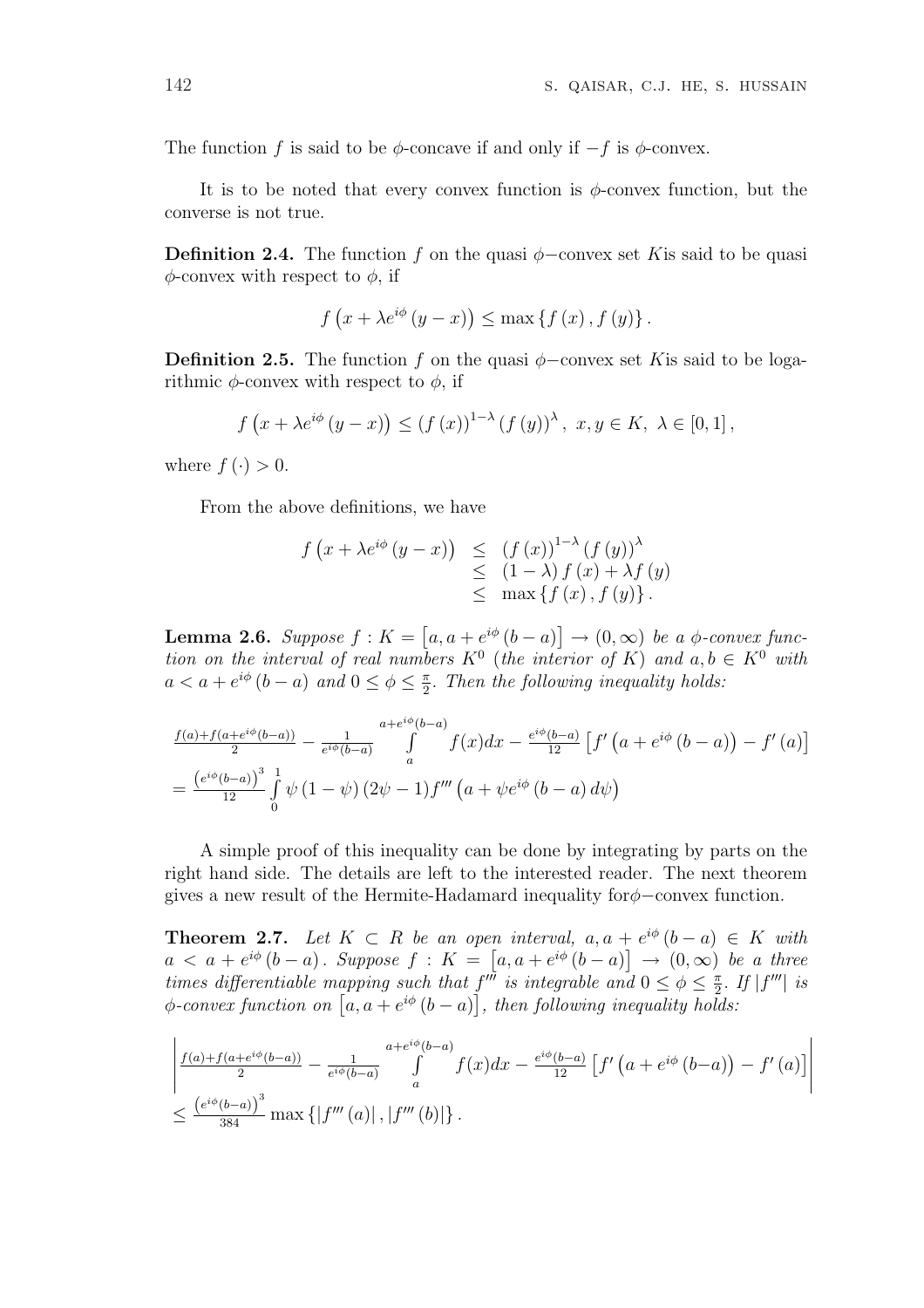**Proof.** From Lemma 2.6 and using the  $\phi$ -convexity of  $|f'''|$ , we get

$$
\begin{split}\n&\left| \frac{f(a) + f(a + e^{i\phi}(b - a))}{2} - \frac{1}{e^{i\phi}(b - a)} \int_{a}^{a + e^{i\phi}(b - a)} f(x) dx - \frac{e^{i\phi}(b - a)}{12} \left[ f'(a + e^{i\phi}(b - a)) - f'(a) \right] \right| \\
&\leq \frac{\left(e^{i\phi}(b - a)\right)^3}{12} \left| \int_{0}^{1} \psi(1 - \psi) \left| (2\psi - 1) \right| f'''(a + \psi e^{i\phi}(b - a) d\psi) \right| \\
&\leq \frac{\left(e^{i\phi}(b - a)\right)^3}{12} \int_{0}^{1} \psi(1 - \psi) \left| (2\psi - 1) \right| \left[ (1 - \psi) \left| f'''(a) \right| + \psi \left| f'''(b) \right| \right] d\psi \\
&\leq \frac{\left(e^{i\phi}(b - a)\right)^3}{384} \left[ \left| f'''(a) \right| + \left| f'''(b) \right| \right],\n\end{split}
$$

which completes the proof.

**Observation 2.8.** If we take  $e^{i\phi}(b-a) = b-a$  in Theorem 2.7, then inequality reduces to the [Corollary 3.1.1(2), 5].

**Theorem 2.9.** Suppose  $f: K =$ £  $a, a + e^{i\phi} (b - a)$ l<br>E  $\rightarrow$  (0,  $\infty$ ) be a three times **Theorem 2.9.** Suppose  $J : K = [a, a + e^{i\varphi}(b - a)] \rightarrow (0, \infty)$  be a differentiable mapping on  $K^0$  and  $f'''$  is integrable on  $[a, a + e^{i\phi}(b - a)]$ ™<br>⊤ . Assume  $p \in R$  with  $p > 1$ . If  $|f'''|^{p/(p-1)}$  is  $\phi$ -convex function on the interval of real numbers  $K^0$  (the interior of K) and  $a, b \in K^0$  with  $a < a + e^{i\phi} (b - a)$  and  $0 \le \phi \le \frac{\pi}{2}$  $\frac{\pi}{2}$ . Then following inequality holds:

$$
\left| \frac{f(a) + f(a + e^{i\phi}(b-a))}{2} - \frac{1}{e^{i\phi}(b-a)} \int_{a}^{a + e^{i\phi}(b-a)} f(x) dx - \frac{e^{i\phi}(b-a)}{12} \left[ f'(a + e^{i\phi}(b-a)) - f'(a) \right] \right|
$$
  

$$
\leq \frac{\left(e^{i\phi}(b-a)\right)^3}{96} \left(\frac{1}{p+1}\right)^{1/p} \left( \frac{|f'''(a)|^{\frac{p}{p-1}} + |f'''(b)|^{\frac{p}{p-1}}}{2} \right)^{\frac{p-1}{p}}.
$$

**Proof.** Suppose that  $a, a + e^{i\phi}$   $(b - a) \in K$ . By assumption, Holder's inequality, then we have ¯  $\overline{a}$ 

$$
\begin{split}\n&\left| \frac{f(a)+f(a+e^{i\phi}(b-a))}{2} - \frac{1}{e^{i\phi}(b-a)} \int_{a}^{a+e^{i\phi}(b-a)} f(x)dx - \frac{e^{i\phi}(b-a)}{12} \left[ f'(a+e^{i\phi}(b-a)) - f'(a) \right] \right| \\
&\leq \frac{\left(e^{i\phi}(b-a)\right)^3}{12} \int_{0}^{1} \psi(1-\psi) \left| (2\psi-1) \right| \left| f'''(a+\psi e^{i\phi}(b-a)) \right| d\psi \\
&\leq \frac{\left(e^{i\phi}(b-a)\right)^3}{12} \left( \int_{0}^{1} \psi^p(1-\psi)^p \left| (2\psi-1) \right| d\psi \right)^{1/p} \left( \int_{0}^{1} \left| f''''(a+\psi e^{i\phi}(b-a)) \right| \frac{p-1}{p} d\psi \right)^{\frac{p-1}{p}} \\
&\leq \frac{\left(e^{i\phi}(b-a)\right)^3}{12} \left( \int_{0}^{1} \psi^p(1-\psi)^p \left| (2\psi-1) \right| d\psi \right)^{1/p} \\
&\cdot \left( \int_{0}^{1} \left[ (1-\psi) \left| f'''(a) \right| \frac{p}{p-1} + \psi \left| f'''(b) \right| \frac{p}{p-1} \right] d\psi \right)^{\frac{p-1}{p}} \\
&= \frac{\left(e^{i\phi}(b-a)\right)^3}{96} \left( \frac{1}{p+1} \right)^{1/p} \left( \frac{\left| f'''(a) \right| \frac{p}{p-1} + \left| f'''(b) \right| \frac{p}{p-1}}{2} \right)^{\frac{p-1}{p}},\n\end{split}
$$

where we use the fact that  $\int_0^1$ 0  $\psi^p (1 - \psi)^p |2\psi - 1| d\psi = \frac{1}{2^{2p+1} \psi}$  $\frac{1}{2^{2p+1}(p+1)}$ , which completes the proof.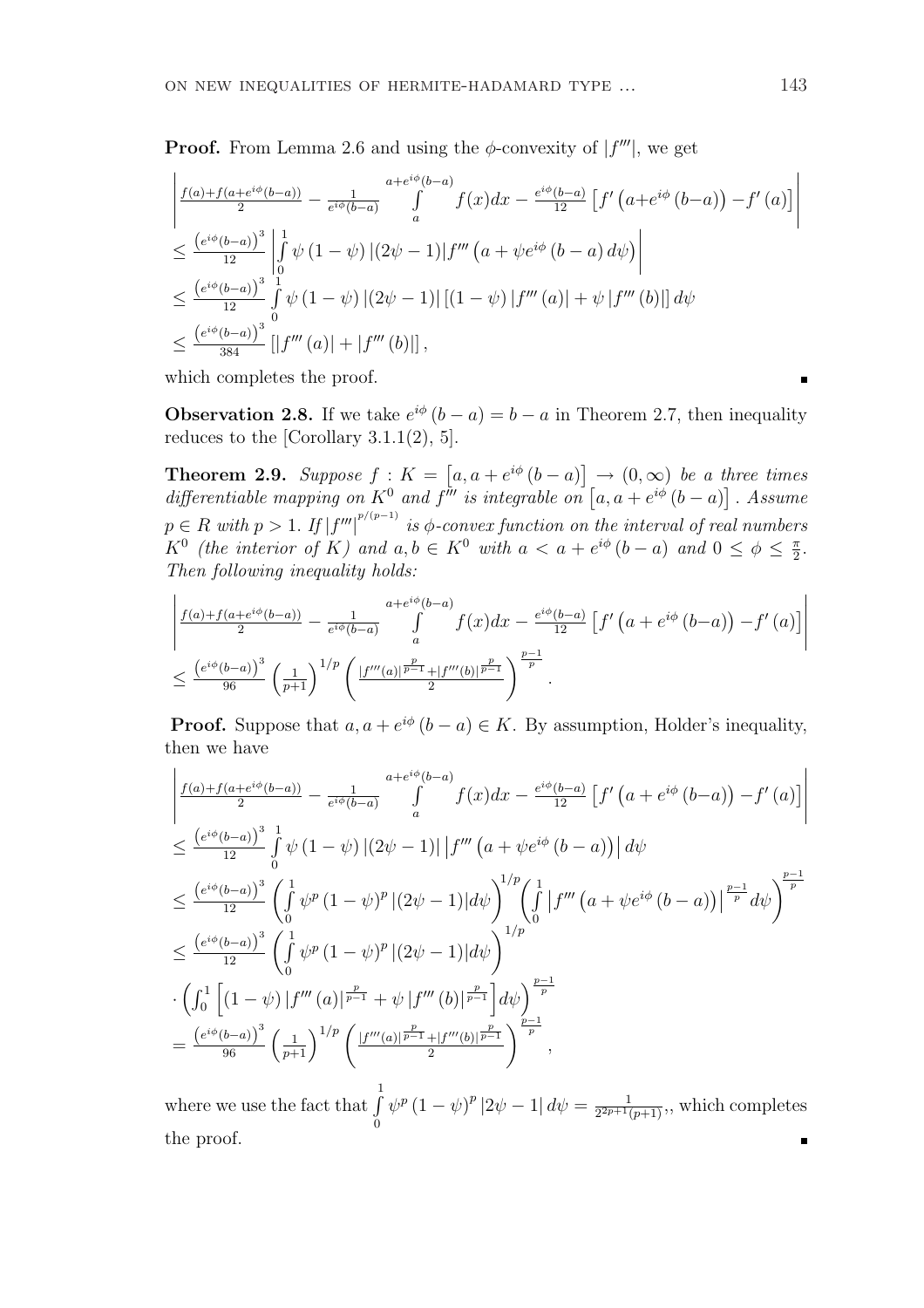$\blacksquare$ 

**Observation 2.10.** If we take  $e^{i\phi}$   $(b - a) = b - a$  in Theorem 2.9, then inequality reduces to the [Corollary 3.2.1, 5].

**Theorem 2.11.** Let  $K \subset R$  be an open interval,  $a, a + e^{i\phi}(b - a) \in K$  with  $a < a + e^{i\phi} (b - a)$ . Suppose  $f : K = [a, a + e^{i\phi} (b - a)] \rightarrow (0, \infty)$  be a three times differentiable mapping such that  $f'''$  is integrable and  $0 \leq \phi \leq \frac{\pi}{2}$ differentiable mapping such that  $f'''$  is integrable and  $0 \le \phi \le \frac{\pi}{2}$ . If  $|f'''|$  is log  $\phi$ -convex function on  $[a, a + e^{i\phi}(b - a)]$ . Then, the following inequality holds: ์<br>∍ . Then, the following inequality holds:

$$
\left| \frac{f(a) + f(a + e^{i\phi}(b-a))}{2} - \frac{1}{e^{i\phi}(b-a)} \int_{a}^{a + e^{i\phi}(b-a)} f(x) dx - \frac{e^{i\phi}(b-a)}{12} \left[ f'(a + e^{i\phi}(b-a)) - f'(a) \right] \right|
$$
  

$$
\leq \frac{\left(e^{i\phi}(b-a)\right)^3}{(\log|f'''(a)| - \log|f'''(b)|)^3} \left[ A\left(|f'''(b)|, |f'''(a)|\right) - L\left(|f'''(b)|, |f'''(a)|\right) \right].
$$

**Proof.** From Lemma 2.6 and using the log- $\phi$ -convexity of  $|f'''|$ , we get

$$
\begin{split}\n&\left| \frac{f(a)+f(a+e^{i\phi}(b-a))}{2} - \frac{1}{e^{i\phi}(b-a)} \int_{a}^{a+e^{i\phi}(b-a)} f(x)dx - \frac{e^{i\phi}(b-a)}{12} \left[ f'(a+e^{i\phi}(b-a)) - f'(a) \right] \right| \\
&\leq \frac{\left(e^{i\phi}(b-a)\right)^3}{12} \int_{0}^{1} \psi(1-\psi) \left| (2\psi-1) \right| \left| f'''(a+\psi e^{i\phi}(b-a)) \right| d\psi \\
&\leq \frac{\left(e^{i\phi}(b-a)\right)^3}{12} \int_{0}^{1} \psi(1-\psi) \left| (2\psi-1) \right| \left( \left| f'''(a) \right|^{1-\psi} \cdot \left| f'''(b) \right|^\psi \right) \\
&= \frac{\left(e^{i\phi}(b-a)\right)^3}{12} \cdot \left[ \frac{6(|f'''(b)|+|f'''(a)|)}{(\log|f'''(b)|-\log|f'''(a)|)^3} - \frac{12(|f'''(b)|-|f'''(a)|)}{(\log|f'''(b)|-\log|f'''(a)|)^4} \right] \\
&= \frac{\left(e^{i\phi}(b-a)\right)^3}{(\log|f'''(b)|-\log|f'''(a)|)^3} \left[ A\left( \left| f'''(b) \right|, \left| f'''(a) \right| \right) - L\left( \left| f'''(b) \right|, \left| f'''(a) \right| \right) \right],\n\end{split}
$$

which completes the proof.

**Theorem 2.12.** Suppose  $f: K =$ £  $a, a + e^{i\phi} (b - a)$ l<br>E  $\rightarrow$   $(0,\infty)$  be a three times **Theorem 2.12.** Suppose  $f: \mathbb{A} = [a, a + e^{\alpha} \ (b - a)] \rightarrow (0, \infty)$  be a a differentiable mapping on  $K^0$  and  $f'''$  is integrable on  $[a, a + e^{i\phi} \ (b - a)]$ ו<br>⊤ . Assume  $p \in R$  with  $p > 1$ . If  $|f'''|^{p/(p-1)}$  is log  $\phi$ -convex function on the interval of real numbers  $K^0$  (the interior of K) and  $a, b \in K^0$  with  $a < a + e^{i\phi}(b - a)$  and  $0 \leq \phi \leq \frac{\pi}{2}$  $\frac{\pi}{2}$ . Then, the following inequality holds:

$$
\left| \frac{f(a)+f(a+e^{i\phi}(b-a))}{2} - \frac{1}{e^{i\phi}(b-a)} \int\limits_{a}^{a+e^{i\phi}(b-a)} f(x)dx - \frac{e^{i\phi}(b-a)}{12} \left[ f'\left(a+e^{i\phi}(b-a)\right) - f'(a) \right] \right|
$$
  

$$
\leq \frac{\left(e^{i\phi}(b-a)\right)^3}{96} \left(\frac{1}{p+1}\right)^{1/p} \left(\frac{p-1}{p}\right)^{\frac{p-1}{p}} \left(\frac{|f'''(a)|^{\frac{p}{p-1}} + |f'''(b)|^{\frac{p}{p-1}}}{\log|f'''(b)| + \log|f'''(a)|}\right)^{\frac{p-1}{p}}.
$$

Proof. From Lemma 2.6, and using the well known Holder integral inequality, we have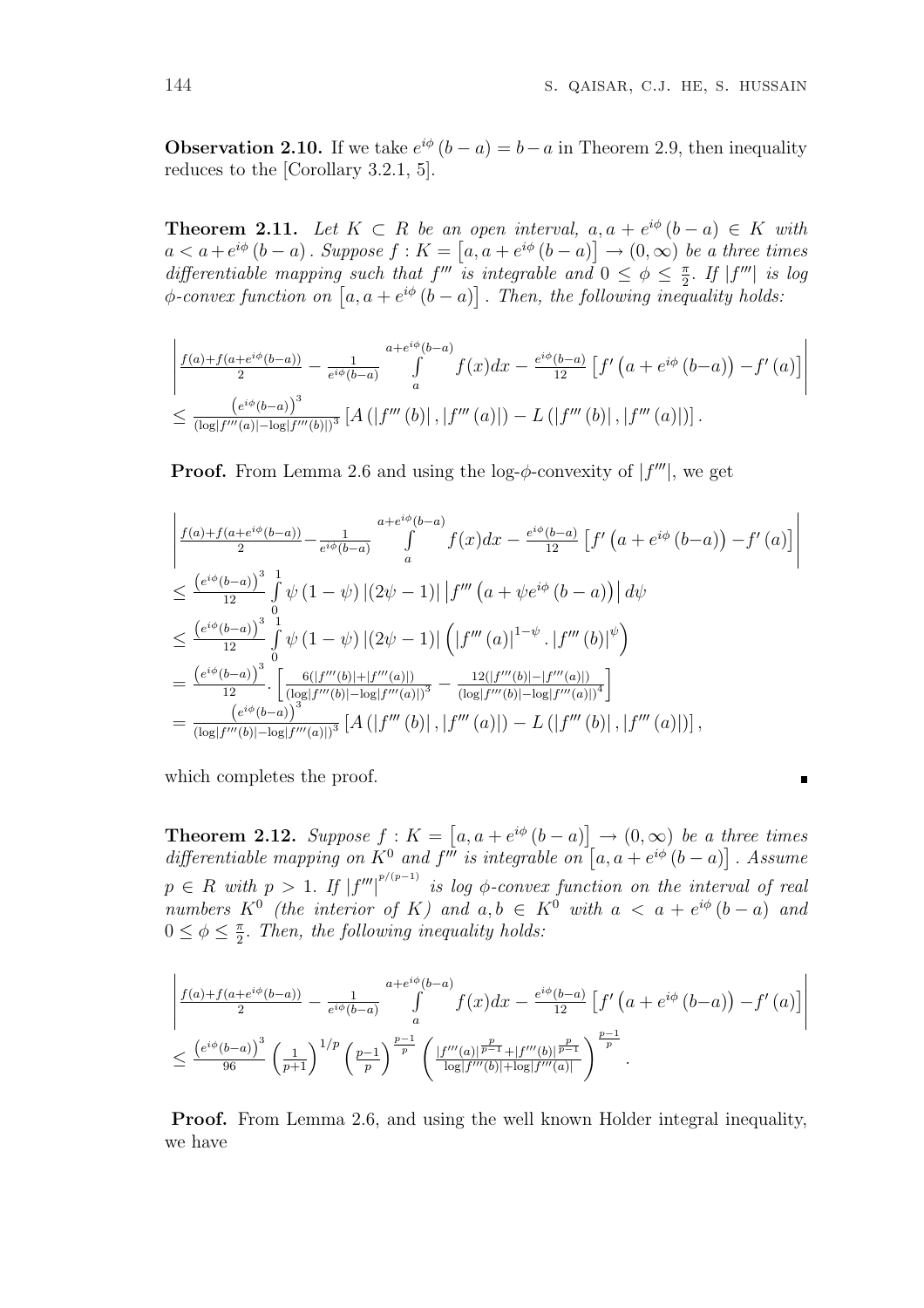$$
\begin{split}\n&\left| \frac{f(a)+f(a+e^{i\phi}(b-a))}{2} - \frac{1}{e^{i\phi}(b-a)} \int_{a}^{a+e^{i\phi}(b-a)} f(x)dx - \frac{e^{i\phi}(b-a)}{12} \left[ f'\left(a+e^{i\phi}(b-a)\right) - f'(a) \right] \right| \\
&\leq \frac{\left(e^{i\phi}(b-a)\right)^3}{12} \int_{0}^{1} \psi(1-\psi) \left| (2\psi-1) \right| \left| f''' \left(a+\psi e^{i\phi}(b-a)\right) \right| d\psi \\
&\leq \frac{\left(e^{i\phi}(b-a)\right)^3}{12} \left( \int_{0}^{1} \psi^p (1-\psi)^p \left| (2\psi-1) \right| d\psi \right)^{1/p} \left( \int_{0}^{1} \left| f''' \left(a+\psi e^{i\phi}(b-a)\right) \right|^{p-1} d\psi \right)^{\frac{p-1}{p}} \\
&\leq \frac{\left(e^{i\phi}(b-a)\right)^3}{12} \left( \int_{0}^{1} \psi^p (1-\psi)^p \left| (2\psi-1) \right| d\psi \right)^{1/p} \\
&\cdot \left( \int_{0}^{1} \left| f''' \left(a\right) \right|^{p-1} e^{(1-\psi)} + \left| f''' \left(b\right) \right|^{p-1} e^{i\phi} d\psi \right)^{\frac{p-1}{p}} \\
&= \frac{\left(e^{i\phi}(b-a)\right)^3}{96} \left( \frac{1}{p+1} \right)^{1/p} \left( \frac{p-1}{p} \right)^{\frac{p-1}{p}} \left( \frac{\left| f''' \left(a\right) \right|^{p-1} + \left| f''' \left(b\right) \right|^{p-1}}{\log|f'''(b)| + \log|f'''(a)|} \right)^{\frac{p-1}{p}},\n\end{split}
$$

where we use the fact that

$$
\int_{0}^{1} \psi^{p} (1 - \psi)^{p} |2\psi - 1| d\psi = \frac{1}{2^{2p+1} (p+1)},
$$

which completes the proof.

**Theorem 2.13.** Suppose  $f: K =$ £  $a, a + e^{i\phi} (b - a)$ ¤  $\rightarrow$  (0,  $\infty$ ) be a three times **Theorem 2.13.** Suppose  $J : K = [a, a + e^{i\varphi}(b - a)] \rightarrow (0, \infty)$  be a theat differentiable mapping on  $K^0$  and  $f'''$  is integrable on  $[a, a + e^{i\phi}(b - a)]$ ข<br>-. If  $|f'''|$ is quasi  $\phi$ -convex function on the interval of real numbers  $K^0$  (the interior of K) and  $a, b \in K^0$  with  $a < a + e^{i\phi} (b - a)$  and  $0 \le \phi \le \frac{\pi}{2}$  $\frac{\pi}{2}$ . Then, the following inequality holds:

$$
\left| \frac{f(a) + f(a + e^{i\phi}(b-a))}{2} - \frac{1}{e^{i\phi}(b-a)} \int_{a}^{a + e^{i\phi}(b-a)} f(x) dx - \frac{e^{i\phi}(b-a)}{12} \left[ f'(a + e^{i\phi}(b-a)) - f'(a) \right] \right|
$$
  

$$
\leq \frac{\left(e^{i\phi}(b-a)\right)^3}{192} \max \left\{ \left| f'''(a) \right|, \left| f'''(b) \right| \right\}.
$$

**Proof.** From Lemma 2.6 and using the quasi- $\phi$ -convexity of  $|f'''|$ , we get

$$
\begin{split}\n&\left| \frac{f(a) + f(a + e^{i\phi}(b - a))}{2} - \frac{1}{e^{i\phi}(b - a)} \int_{a}^{a + e^{i\phi}(b - a)} f(x) dx - \frac{e^{i\phi}(b - a)}{12} \left[ f'(a + e^{i\phi}(b - a)) - f'(a) \right] \right| \\
&\leq \frac{\left( e^{i\phi}(b - a) \right)^3}{12} \int_{0}^{1} \psi(1 - \psi) \left| (2\psi - 1) \right| \left| f'''(a + \psi e^{i\phi}(b - a)) \right| d\psi \\
&\leq \frac{\left( e^{i\phi}(b - a) \right)^3}{12} \max \left\{ \left| f'''(a) \right|, \left| f'''(b) \right| \right\} \cdot \int_{0}^{1} \psi(1 - \psi) \left| (2\psi - 1) \right| d\psi \\
&\leq \frac{\left( e^{i\phi}(b - a) \right)^3}{12} \max \left\{ \left| f'''(a) \right|, \left| f'''(b) \right| \right\},\n\end{split}
$$

which completes the proof.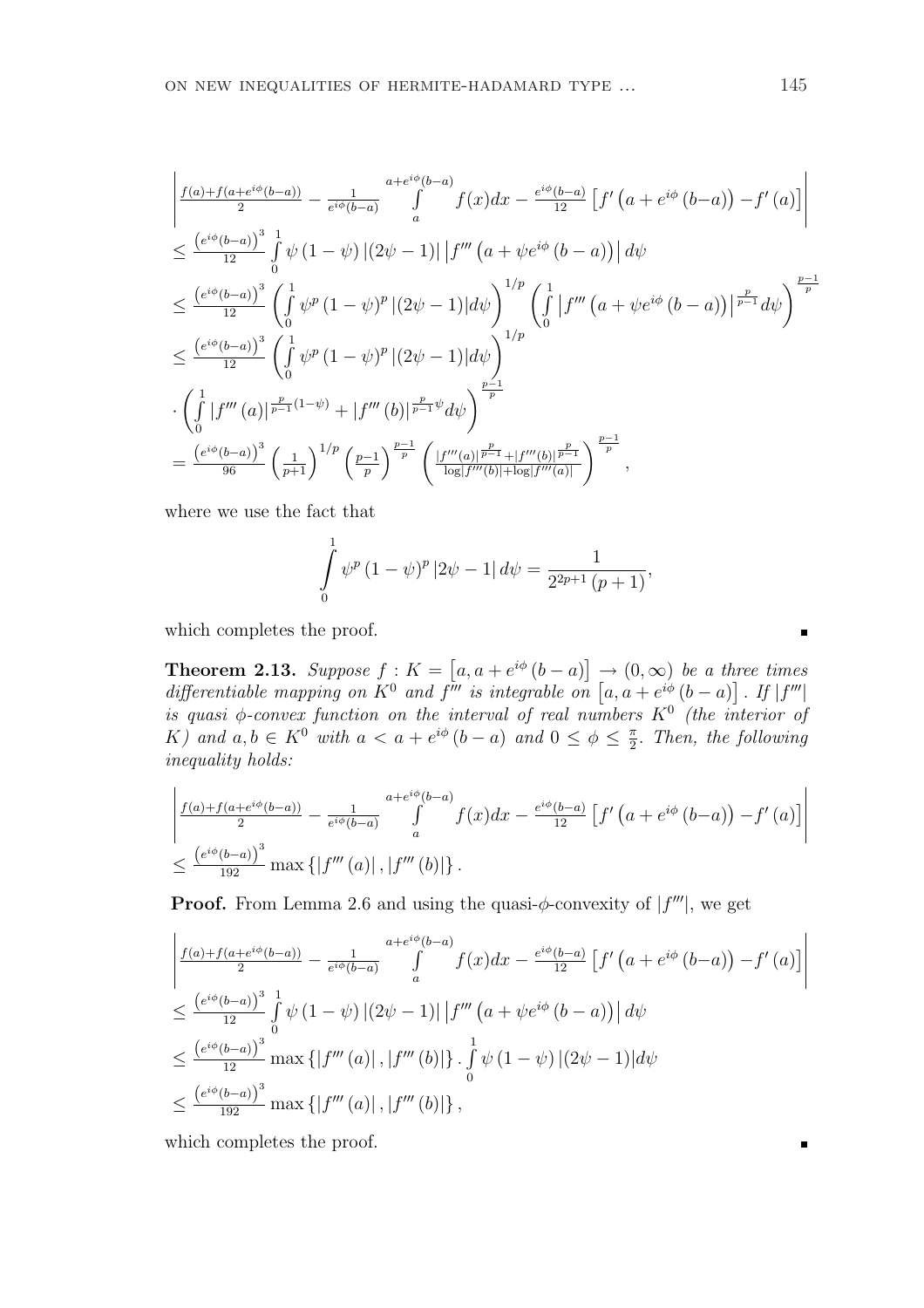**Theorem 2.14.** Suppose  $f: K =$ £  $a, a + e^{i\phi} (b - a)$ l<br>E  $\rightarrow$   $(0,\infty)$  be a three times **Theorem 2.14.** Suppose  $J : K = [a, a + e^{\alpha} (b - a)] \rightarrow (0, \infty)$  be a a differentiable mapping on  $K^0$  and  $f'''$  is integrable on  $[a, a + e^{i\phi} (b - a)]$ ו<br>ד . Assume  $p \in R$  with  $p > 1$ . If  $|f'''|^{p/(p-1)}$  is quasi  $\phi$ -convex function on the interval of real numbers  $K^0$  (the interior of K) and  $a, b \in K^0$  with  $a < a + e^{i\phi}(b - a)$  and  $0 \leq \phi \leq \frac{\pi}{2}$  $\frac{\pi}{2}$ . Then, the following inequality holds:

$$
\frac{\left| \frac{f(a)+f(a+e^{i\phi}(b-a))}{2} - \frac{1}{e^{i\phi}(b-a)} \int\limits_{a}^{a+e^{i\phi}(b-a)} f(x)dx - \frac{e^{i\phi}(b-a)}{12} \left[ f'(a+e^{i\phi}(b-a)) - f'(a) \right] \right|}{\leq \frac{\left(e^{i\phi}(b-a)\right)^3}{96} \left(\frac{1}{p+1}\right)^{1/p} \left[ \max \left\{ \left| f'''(a) \right| \frac{p}{p-1}, \left| f'''(b) \right| \frac{p}{p-1} \right\} \right]^{\frac{p-1}{p}}.
$$

Proof. From Lemma 2.6, and using the well known Holder integral inequality, we have  $\overline{a}$ 

$$
\frac{\left|f(a)+f(a+e^{i\phi}(b-a))}{2}-\frac{1}{e^{i\phi}(b-a)}\int_{a}^{a+e^{i\phi}(b-a)}f(x)dx-\frac{e^{i\phi}(b-a)}{12}\left[f'\left(a+e^{i\phi}\left(b-a\right)\right)-f'\left(a\right)\right]\right|}{\leq \frac{\left(e^{i\phi}(b-a)\right)^{3}}{12}\int_{0}^{1}\psi\left(1-\psi\right)\left|\left(2\psi-1\right)\right|\left|f'''\left(a+\psi e^{i\phi}\left(b-a\right)\right|\right|d\psi}
$$
  

$$
\leq \frac{\left(e^{i\phi}(b-a)\right)^{3}}{12}\left(\int_{0}^{1}\psi^{p}\left(1-\psi\right)^{p}\left|(2\psi-1)\right|d\psi\right)^{1/p}\left(\int_{0}^{1}\left|f''''\left(a+\psi e^{i\phi}\left(b-a\right)\right)\right|\frac{p}{p-1}d\psi\right)^{\frac{p}{p-1}}.
$$

Since  $|f'''|^q$  is quasi- $\phi$ -convex, we have

$$
\int_0^1 \left| f''''\left( a + \psi e^{i\phi} \left( b - a \right) \right) \right|^{\frac{p}{p-1}} d\psi \leq \left\{ \max |f'''(a)|^{\frac{p}{p-1}}, |f'''(b)|^{\frac{p}{p-1}} \right\}.
$$

Hence

$$
\leq \frac{\left(e^{i\phi}\left(b-a\right)\right)^3}{96}\left(\frac{1}{\left(p+1\right)}\right)^{\frac{1}{p}}\left\{\max|f'''\left(a\right)|^{\frac{p}{p-1}},\left|f'''\left(b\right)\right|^{\frac{p}{p-1}}\right\}^{\frac{1}{q}},
$$

where we use the fact that

$$
\int_{0}^{1} \psi^{p} (1 - \psi)^{p} |2\psi - 1| d\psi = \frac{1}{2^{2p+1} (p+1)},
$$

which completes the proof.

**Theorem 2.15.** Suppose  $f: K =$ £  $a, a + e^{i\phi} (b - a)$ l<br>E  $\rightarrow$   $(0,\infty)$  be a three times **Theorem 2.15.** Suppose  $f: \mathbb{A} = [a, a + e^{\alpha} \ (b - a)] \rightarrow (0, \infty)$  be a a differentiable mapping on  $K^0$  and  $f'''$  is integrable on  $[a, a + e^{i\phi} \ (b - a)]$ ו∕<br>ד . Assume  $q \in R$  with  $q \geq 1$ . If  $|f'''|^q$  is quasi- $\phi$ -convex function on the interval of real numbers  $K^0$  (the interior of K) and  $a, b \in K^0$  with  $a < a + e^{i\phi} (b - a)$  and  $0 \le \phi \le \frac{\pi}{2}$  $\frac{\pi}{2}$ . Then, the following inequality holds

$$
\left| \frac{f(a)+f(a+e^{i\phi}(b-a))}{2} - \frac{1}{e^{i\phi}(b-a)} \int_{a}^{a+e^{i\phi}(b-a)} f(x)dx - \frac{e^{i\phi}(b-a)}{12} \left[ f'(a+e^{i\phi}(b-a)) - f'(a) \right] \right|
$$
  
= 
$$
\frac{\left(e^{i\phi}(b-a)\right)^3}{192} \left( \max \left\{ \left| f'''(a) \right|^q, \left| f'''(b) \right|^q \right\} \right)^{\frac{1}{q}}.
$$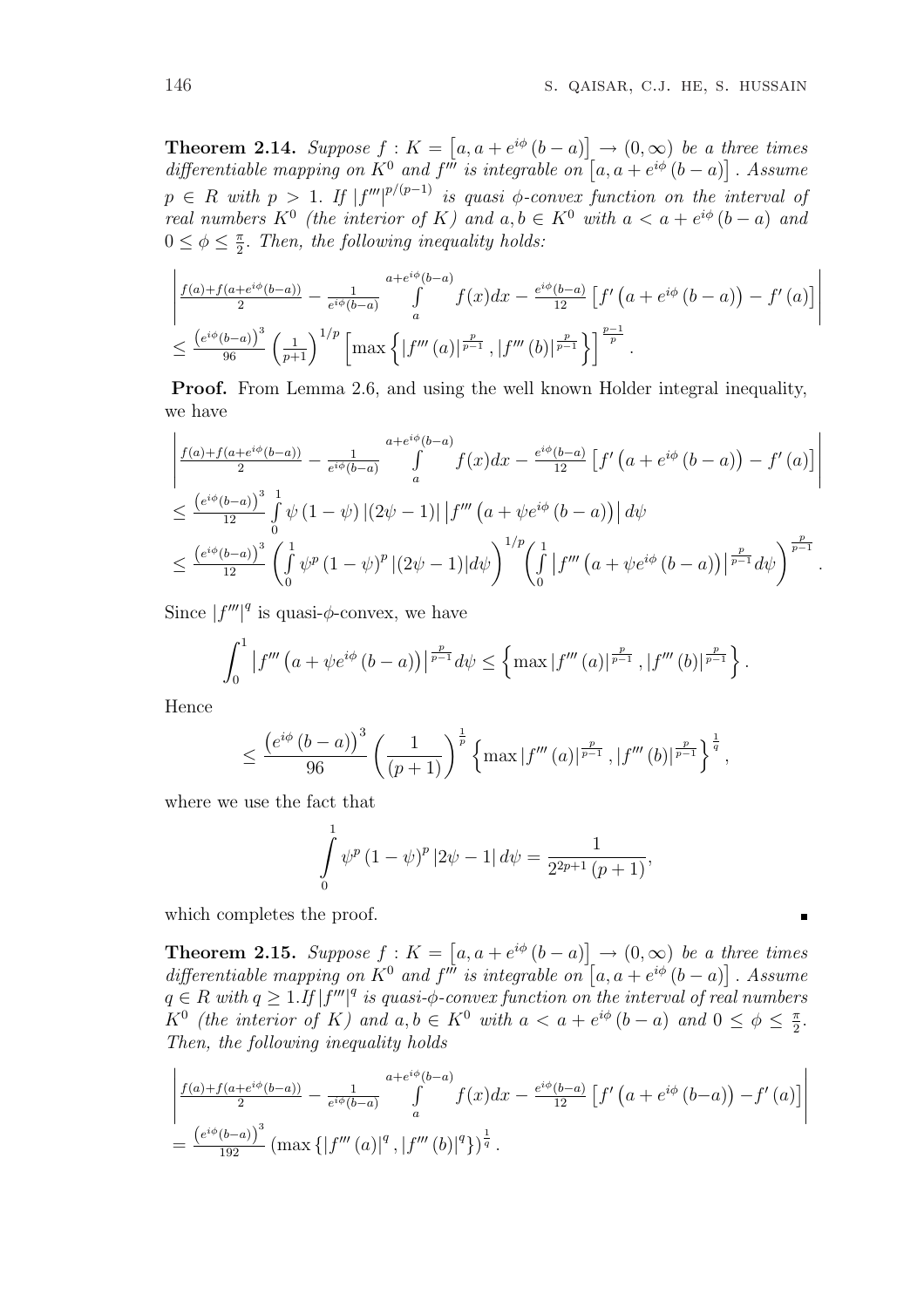**Proof.** Suppose that  $q > 1$ . From Lemma 2.6 and using the well known power mean inequality, we have

$$
\begin{split}\n&\left| \frac{f(a) + f(a + e^{i\phi}(b - a))}{2} - \frac{1}{e^{i\phi}(b - a)} \int_{a}^{a + e^{i\phi}(b - a)} f(x) dx - \frac{e^{i\phi}(b - a)}{12} \left[ f'(a + e^{i\phi}(b - a)) - f'(a) \right] \right| \\
&\leq \frac{\left(e^{i\phi}(b - a)\right)^3}{12} \int_{0}^{1} \psi(1 - \psi) \left| (2\psi - 1) \right| \left| f'''(a + \psi e^{i\phi}(b - a)) \right| d\psi \\
&\leq \frac{\left(e^{i\phi}(b - a)\right)^3}{12} \left( \int_{0}^{1} \psi(1 - \psi) \left| (2\psi - 1) \right| d\psi \right)^{1 - 1/q} \\
&\cdot \left( \int_{0}^{1} \psi(1 - \psi) \left| (2\psi - 1) \right| \left| f'''(a + \psi e^{i\phi}(b - a)) \right|^{q} d\psi \right)^{1/q} \\
&\leq \frac{\left(e^{i\phi}(b - a)\right)^3}{12} \left( \frac{1}{16} \right)^{1 - 1/q} \cdot \left( \frac{1}{16} \max \left\{ \left| f'''(a) \right|^{q}, \left| f'''(b) \right|^{q} \right\} \right)^{1/q} \\
&= \frac{\left(e^{i\phi}(b - a)\right)^3}{192} \left( \max \left\{ \left| f'''(a) \right|^{q}, \left| f'''(b) \right|^{q} \right\} \right)^{1/q},\n\end{split}
$$

where we use the fact

$$
\int_{0}^{1} \psi (1 - \psi) |(2\psi - 1)| d\psi = \frac{1}{16}.
$$

## References

- [1] PEARCE, C.E.M., PECARIĆ, J., Inequalities for differentiable mappings with application to special means and quadrature formula, Appl. Math. Lett., 13 (2000), 51–55.
- [2] ALOMARI, M., DARUS, M., On the Hadamard's inequality for log-convex functions on the coordinates, J. Ineq. Appl., vol. 2009, Article ID 283147, 13 pages. doi:10.1155/2009/283147.
- [3] Ion, D.A., Some estimates on the Hermite-Hadamard inequality through quasi-convex functions, Annals of University of Craiova, Math. Comp. Sci. Ser., 34 (2007), 82-87.
- [4] ALOMARI, M., DARUS, M., DRAGOMIR, S.S., New inequalities of Hermite-Hadamard's type for functions whose second derivatives absolute values are quasiconvex, Tamk. J. Math., 41 (2010), 353-359.
- [5] Chun, L.,. Qi, F., Integral inequalities for Hermite-Hadamard type for functions whose 3rd derivatives are s-convex, Applied Mathematics, 3 (2012), 1680-1885.
- [6] K. Inayat Noor, K., Aslam Noor, M., Relaxed strongly nonconvex functions, Appl. Math., E-Notes, 6 (2006), 259-267.